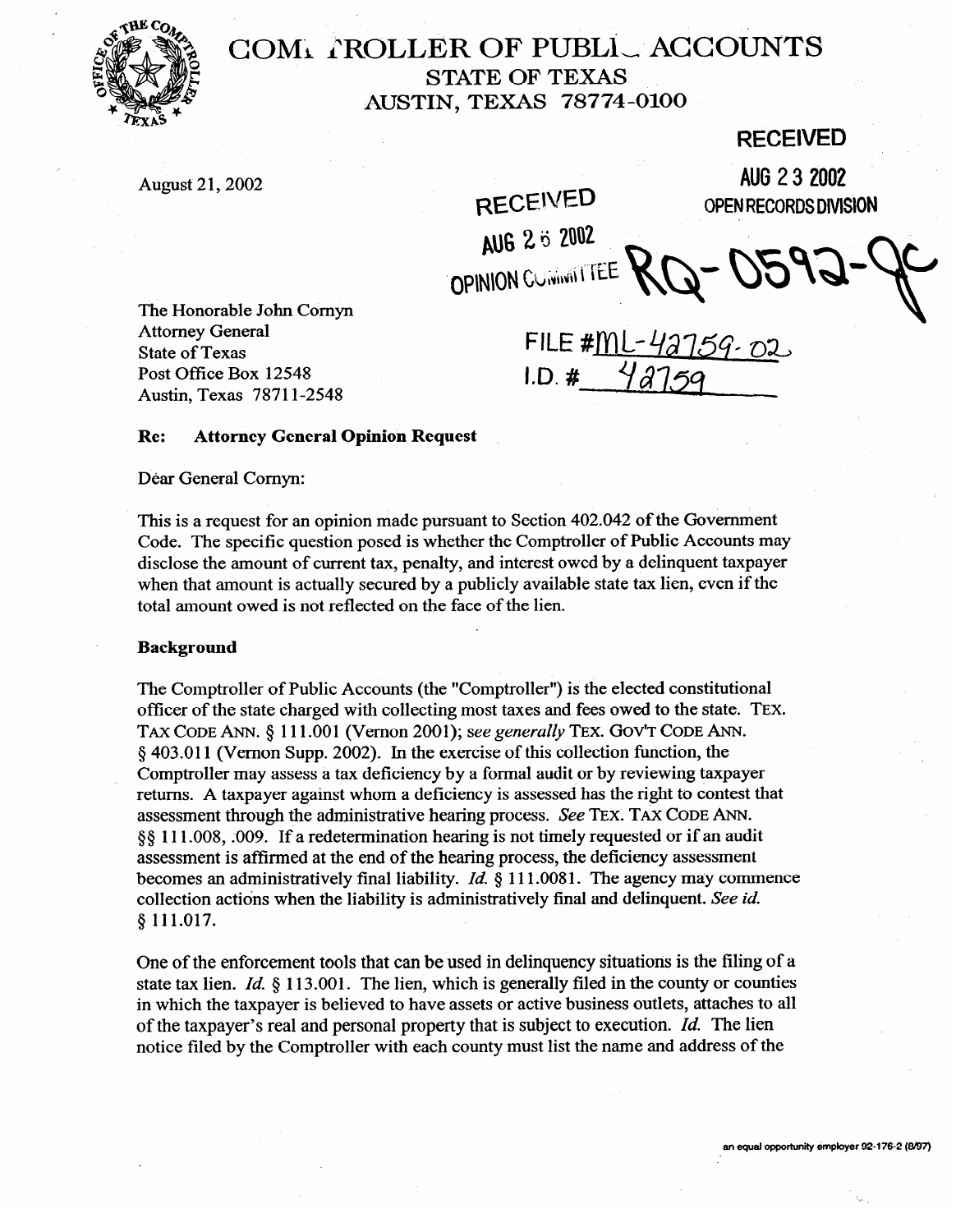The Honorable John Comyn August 21,2002 Page Two

taxpayer; the type of tax that is owed; each period for which the tax is claimed to be delinquent; and the amount of tax due for each period, excluding penalty and interest. *Id.* § 113.002. The lien is recorded at the county clerk's office in the county courthouse and is maintained as a public record. See *id. 6* 113.005.

By statute, one lien is sufficient to cover all taxes of the same nature, including any penalty and interest that may have accrued after the filing of the lien notice. *Id* § 113.006(b). Thus, the taxpayer's liability may be greater than that reflected on the face of the tax lien. This can happen if delinquent taxpayers accrue multiple tax liabilities for multiple tax reporting periods in the future, with all such liabilities secured by the same lien. There are also instances in which the taxpayer's liability is less than that reflected on the face of the tax lien. Partial payments may have been made after the filing of the lien, reducing the total liability, or adjustments to an estimated liability may be justified based on additional information provided to the Comptroller by the taxpayer. While the original lien amount secured may be reduced, the lien may not be released until full payment is made. *Id.* 6 113.009(c). Section 113.006 saves the Comptroller from having to expend additional manpower, time, and additional lien filing fees each time a taxpayer accrues additional liabilities or makes partial payments. At the same time, the single lien ensures protection of the state's collection interests.

### **Other Tax Code Provisions**

Various provisions of the Tax Code make certain types of taxpayer information confidential, particularly Sections  $111.006(a)(2)$ ,  $151.027(a)$  and  $(b)$ , and  $171.206$  of the Tax Code.' *See also A&T Consultants, Inc. v. Sharp, 904* S.W.2d 668 (Tex. 1995) (addressing protection provided by Section 111.006 to audit information).

Section  $111.006(a)(2)$  of the Tax Code provides that information is confidential if it is

secured, derived, or obtained by the comptroller or the attorney general during the course of an examination of the taxpayer's books, records, papers, officers, or employees, including an examination of the business affairs, operations, source of income, profits, losses, or expenditures of the taxpayer.

<sup>&</sup>lt;sup>1</sup> Your office has issued prior determination rulings and informal rulings to this agency construing the application of these particular provisions to taxpayer information, although in the context of written public information requests seeking information about taxpayers. Open Records Letter Nos. OR98-2897 (1998) (Section 111.006 of Tax Code protects "information about a taxpayer's business affairs regardless of whether the comptroller obtained the information by auditing the taxpayer's business or by requesting information in order to render a private ruling"), OR96-1612 (1996) (construing application of Section 552.025 of Government Code to tax rulings and opinions).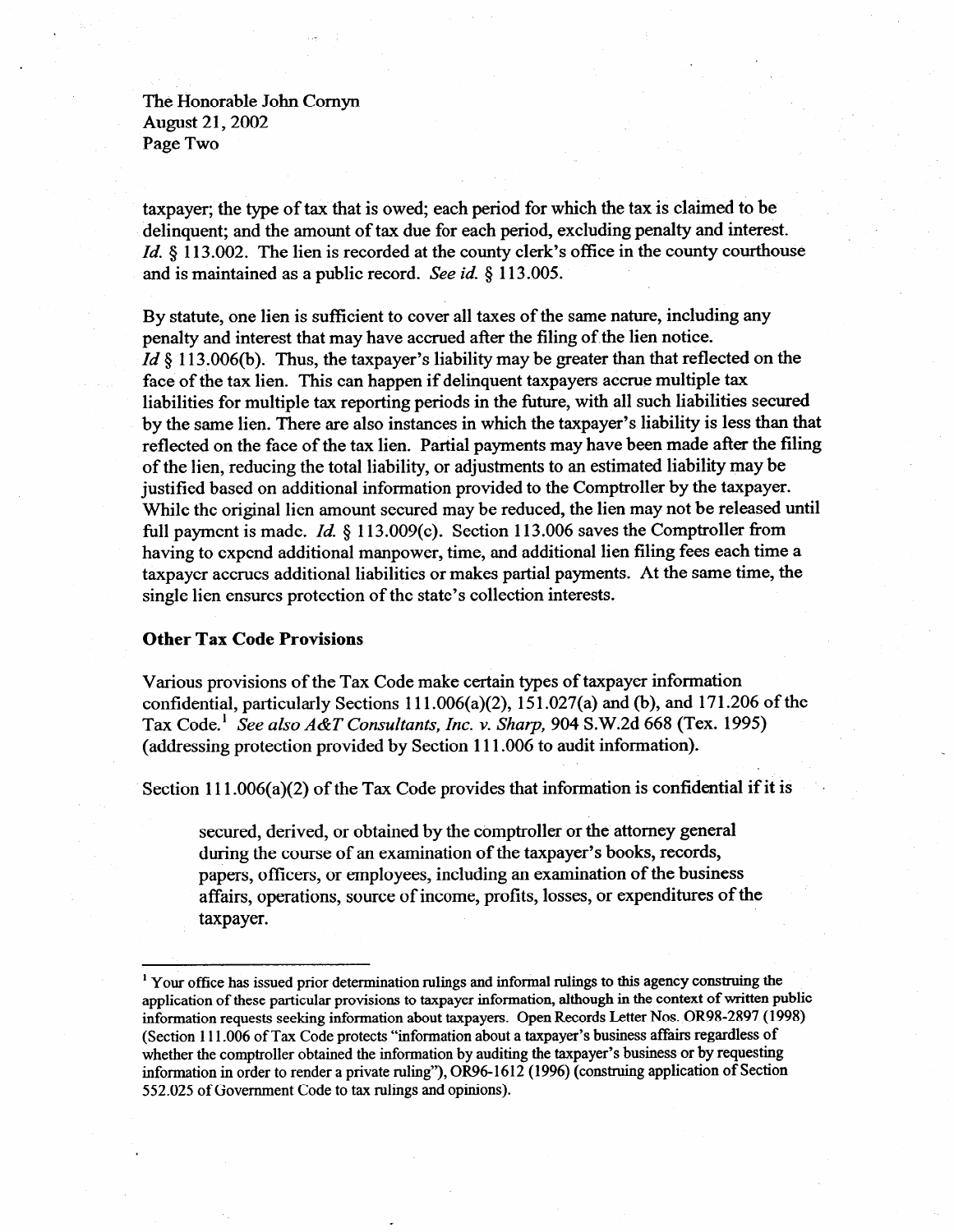The Honorable John Comyn August 21,2002 Page Three

Section 151.027(b) of the Tax Code provides that sales, excise, and use tax information is confidential if it is

secured, derived, or obtained during the course of an examination of a taxpayer's books, records, papers, officers, or employees, including the business affairs, operations, profits, losses, and expenditures of the taxpayer.

Section 171.206 of the Tax Code protects franchise tax information and reads as follows:

Except as provided by Section 171.207 of [the Tax Code], the following information is confidential and may not be made open to public inspection:

> **(1)** information that is obtained from a record or other insulation that is required by this chapter to be filed with the comptroller; or

**(2)** information, including information about the business obtained by an examination of the books and records, officers, or obtained by an examination of the books and records, or the conduction of the books and records, or  $\frac{1}{2}$ employees of a corporation on which a tax is imposed by the chapter.

While these Tax Code provisions provide for confidentiality of certain sales tax,<br>franchise tax, audit, administrative hearings, and litigation information, this agency has traditionally treated all lien information – including the amount secured by the lien – as public and readily available for release. See TEX. GOV'T CODE ANN.  $\S$  552.022(a)(15) (Vernon Supp. 2002).  $\sqrt{2}$ 

Our understanding that this type of information is public is additionally supported by<br>Section 171.207(1) of the Tax Code, which specifically excepts from the general confidentiality provision of Section 171.206 "information contained in a document filed under this chapter with a county clerk as notice of a tax lien." While Section 171.207 specifically addresses only franchise tax information, we believe that the provision demonstrates a legislative acknowledgement that once a tax lien has been filed the lien itself including amounts secured by the lien, even if not shown on the face of the lien, are thereby made public. See also Op. Tex. Att'y Gen. No. O-6745 (1945). It is also our thereby matter of public policy—the public has a right to know the amount

belief that-as a matter of public policy-the public policy-the public policy-the public has a right to know the amount to know the amount of  $\mu$